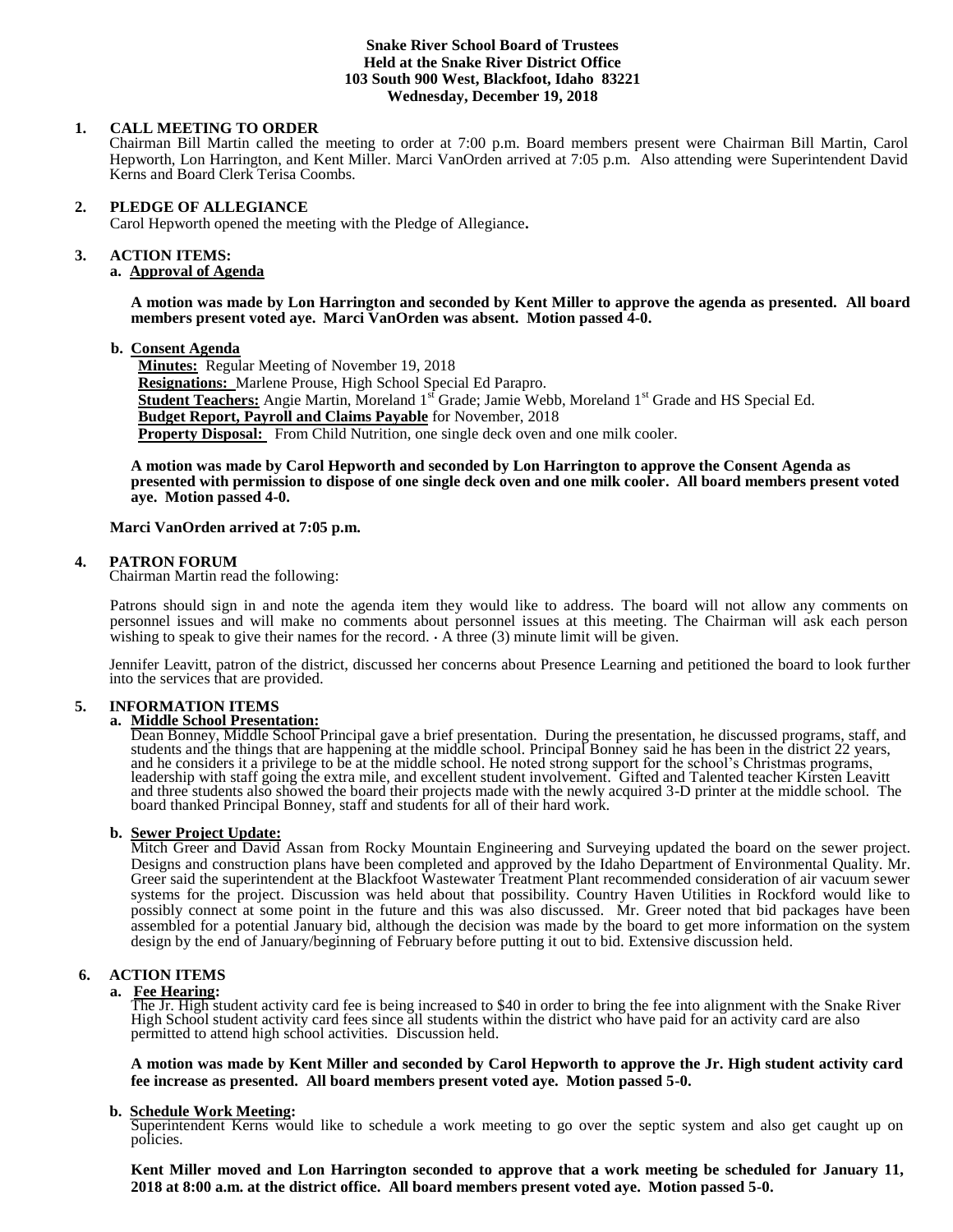#### **Snake River Board of Trustees Minutes December 19, 2018 (2)**

### **c. Supplemental Levy:**

Superintendent Kerns gave a levy presentation. The Resolution and Official Ballot is due by January 21, 2019 at the Bingham County Elections Office. The date of the election is March 12, 2019. The board is seeking \$750,000 a year over a two-year period of July 1, 2019 through June 30, 2021. Superintendent Kerns said it is needed to maintain the budget at the current level for maintenance and operations. The levy would require a simple majority for passage.

Superintendent Kerns also explained that the district would work on creating a pamphlet and a PowerPoint demonstration to explain the need for the levy, which he will present to staff in each of the buildings.

#### **Chairman Martin read the following resolution:**

**RESOLUTION:** WHEREAS, in accordance with Section 33-802(3), Idaho Code, as amended, the Board of Trustees of Snake River School District No. 52, Bingham County, Idaho, has determined there is a need for a supplemental levy in the amount of Seven Hundred Fifty Thousand and no/100 dollars (\$750,000) per year for two (2) years, for the purpose of paying all lawful expenses of maintaining and operating the District for the fiscal years beginning July 1, 2019 and ending June 30, 2021.

**A motion was made by Lon Harrington and seconded by Marci VanOrden to approve the resolution for the supplemental levy as presented. All board members present voted aye. Motion passed 5-0.** 

### **INFORMATION ITEMS**

### **a. Discussion of Multi-Year Contracts and Agreements:**

Superintendent Kerns and the board discussed multi-year contracts and agreements including ABM (custodial), lawn, and garbage, etc. The board would like to continue the year-to-year contract.

### **b. Transportation Report:**

Superintendent Kerns reviewed the findings of a spot inspection/audit report that was performed on the district's Transportation Department in November. Safety busing was discussed and a committee will be formed to update the policy that addresses how safety busing works in the district.

### **a. Upcoming Events:**

- 1. Christmas Break will be December 21<sup>st</sup>-January 1<sup>st</sup>, students return to class January 2<sup>nd</sup>.
- **2. Teacher In-service is January 11th .**
	- **3. Next regular Board Meeting will be Wednesday, January 16th at the District Office at 7 p.m.**
	- **4. Day on the Hill will be February 18, 19, 20, 2019.**

#### **7. ACTION ITEMS—POLICY READINGS SECOND READINGS:**

**Policy 1075 "Redefining Trustee Zones"** In two years at the time of the next census, this policy will be crucial if redefining zones needs to take place. No further changes were made.

**Policy 2160, "Duties of Board Officers"** This policy is updated to include the time when the board of trustees must organize to elect a chairman, vice-chairman, clerk, and treasurer from July each year to the first regular meeting after January 1 following an election. No further changes will be made.

**Policy 2450, "Trustee Qualifications"** The legislature in 2018 amended the time when trustees are elected from May to November in odd-numbered years. The amendment also provides that, effective July 1, 2018, the terms of incumbent trustees will expire on January 1 following the November election of their successors. No further changes

**Lon Harrington moved and Carol Hepworth seconded to approve the second readings of Policy 1075 "Redefining Trustee Zones;" Policy 2160, "Duties of Board Officers;" and Policy 2450, "Trustee Qualifications." All board members present voted aye. Motion passed 5-0.**

### **FIRST READINGS:**

**Policy 2230 "Board Meetings"** This updated policy reflects amendments to Idaho Code § §33-506 and 33-510 made in 2018 to the time of the annual board meeting and organization of the board. Rather than occurring in July, the annual meeting will occur at the first regular meeting in January. No further changes were made.

**Policy 2430, "Trustee Nomination and Election"** The legislature in 2018 amended the time when trustees are elected from May to November in odd-numbered years. The amendment also provides that, effective July 1, 2018, the terms of incumbent trustees will expire on January 1 following the November election of their successors. This update reflects the 2018 statutory amendments. No further changes were made.

**Policy 2470, "Trustee Vacancy"** This policy is updated to reflect amendments made to Idaho Code §33-504 over the last few years relating to the term of a board member who is appointed to fill a vacancy. The updated language, consistent with current law, provides that a board member appointed to fill a vacancy will serve for the balance of the unexpired term of the office, which was declared vacant and filled by appointment. No further changes were made. (Continued)